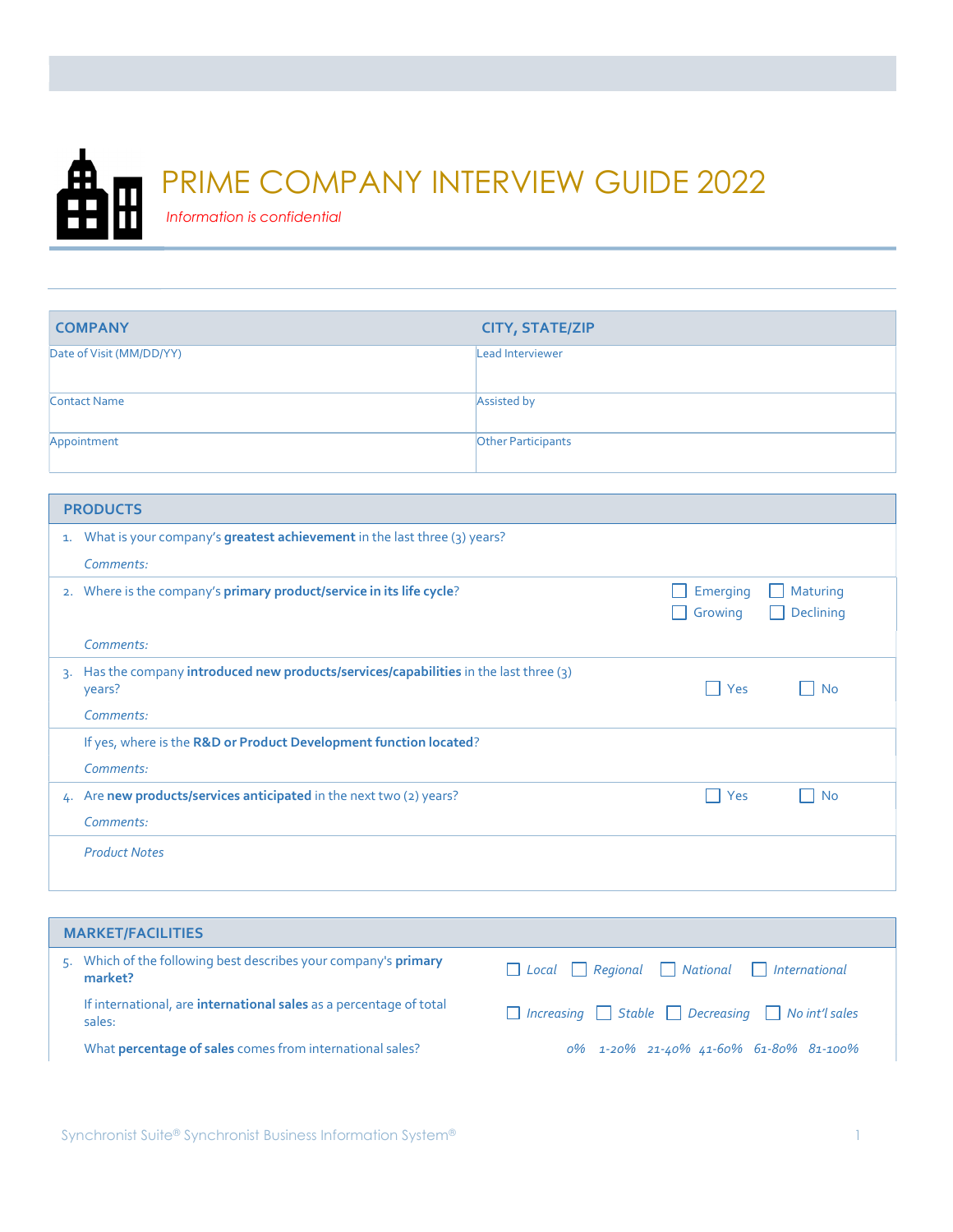| Where are your top three (3) international markets?<br>Comments:                                                                                                                                                               |                     |                                             |
|--------------------------------------------------------------------------------------------------------------------------------------------------------------------------------------------------------------------------------|---------------------|---------------------------------------------|
| 6. Does the company have facilities in other states?<br>If yes, what is the function of these location(s)?<br>Comments:                                                                                                        |                     | Yes<br>$\mathsf{L}$<br><b>No</b>            |
| 7. Does the company have facilities outside the country?<br>If yes, are they contract production or a company facility:<br>What is the function of the international location(s)<br>Where are international facilities located | Contract production | Yes<br><b>No</b><br><b>Company facility</b> |
| 8. What are the top 5 industries your company serves?<br>Comments:                                                                                                                                                             |                     |                                             |
| 9. Are total company sales:                                                                                                                                                                                                    | Increasing          | <b>Stable</b><br>Decreasing                 |
| 10. Is the market share of the company's key product(s):<br>If changing:                                                                                                                                                       | Increasing          | Decreasing<br><b>Stable</b>                 |
| 11. Do you anticipate your real estate requirements changing?<br>Comments:                                                                                                                                                     |                     | Yes<br><b>No</b>                            |
| 12. Does the company plan to expand or modernize in the next three years:                                                                                                                                                      |                     | Modernize $\Box$<br>Expand<br><b>None</b>   |
| If yes, estimated total investment                                                                                                                                                                                             | \$                  |                                             |
| Approximate percentage equipment/technology                                                                                                                                                                                    | $\%$                |                                             |
| Approximate percentage real estate                                                                                                                                                                                             | $\%$                |                                             |
| Estimated number of jobs added or lost (-)                                                                                                                                                                                     |                     |                                             |
| Estimated facility size increase                                                                                                                                                                                               | sq. ft.             |                                             |
| Approximate date of expansion                                                                                                                                                                                                  | (mm/yy)             |                                             |
| Comments:                                                                                                                                                                                                                      |                     |                                             |
| <b>Market/Facility Notes</b>                                                                                                                                                                                                   |                     |                                             |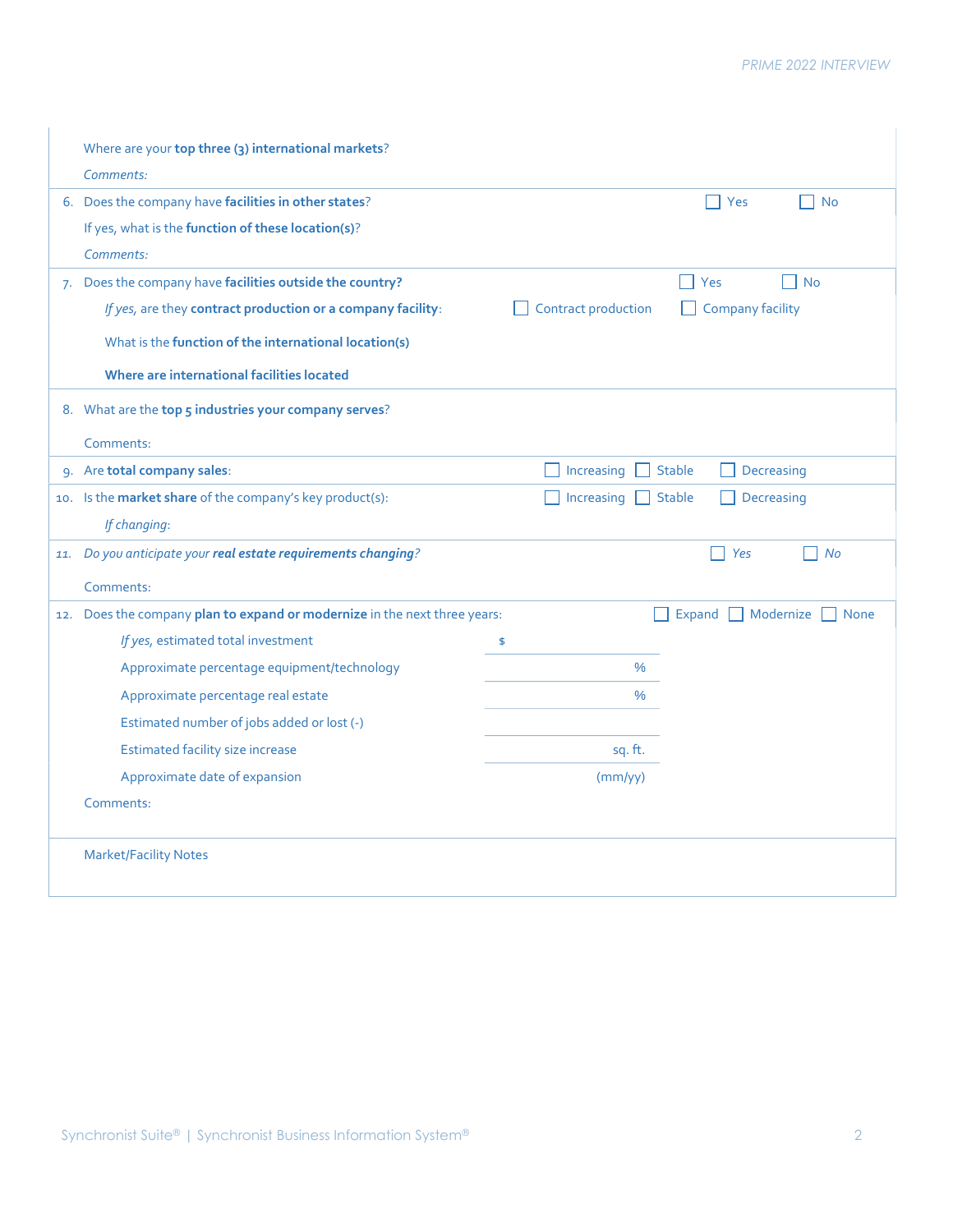|     | <b>MANAGEMENT</b>                                                                                                                                                                  |
|-----|------------------------------------------------------------------------------------------------------------------------------------------------------------------------------------|
| 13. | Has the company's ownership changed in the last 18 months, or do you<br>Change Pending<br>$\Box$ Changed<br>$\blacksquare$ No<br>anticipate a change:                              |
|     | If changing, please explain:                                                                                                                                                       |
|     | 14. Has the company's top management changed or is it expected to<br>Change Pending<br>$\Box$ Changed<br>$\vert$ $\vert$ No<br>change in the next 18 months:                       |
|     | If changing, please explain:                                                                                                                                                       |
|     | 15. If private sector ownership, is there a succession plan in place for the<br>$\Box$ Unsure<br>Does not apply<br>$\blacksquare$ No<br>$\blacksquare$ Yes<br>$\sim$<br>business?? |
|     | Comments:                                                                                                                                                                          |
|     | <b>Management Notes</b>                                                                                                                                                            |
|     |                                                                                                                                                                                    |
|     |                                                                                                                                                                                    |
|     | <b>SUPPLY CHAIN</b>                                                                                                                                                                |
|     | 16. Who are the largest supplier in the area and the three largest out-of-area suppliers?<br>No Ans<br>  Ans                                                                       |
|     | In area suppliers, product/service, company, and current location?                                                                                                                 |
|     | Comments:                                                                                                                                                                          |
|     | Outside suppliers, product/service, company, and current location?                                                                                                                 |
|     | Comments:                                                                                                                                                                          |
|     | If any out of area supplier(s) could be located next door, which would it be?                                                                                                      |
|     | Comments:                                                                                                                                                                          |
| 17. | Is the percentage of international outsourcing by the<br>Increasing<br>$\Box$ Stable<br>Decreasing<br>None<br>- 1<br>company:                                                      |
|     | Comments:                                                                                                                                                                          |
|     | 18. Is the company experiencing challenges or issues with logistics (truck, rail, barge, etc.)?<br>$\Box$ Yes<br>$\Box$ No                                                         |
|     | Comments:                                                                                                                                                                          |
|     | 19. Does your company anticipate bringing any outsourced product/services back in-house?<br>$\Box$ Yes<br><b>No</b>                                                                |
|     | Comments:                                                                                                                                                                          |
|     | <b>Supply Chain Notes</b>                                                                                                                                                          |
|     |                                                                                                                                                                                    |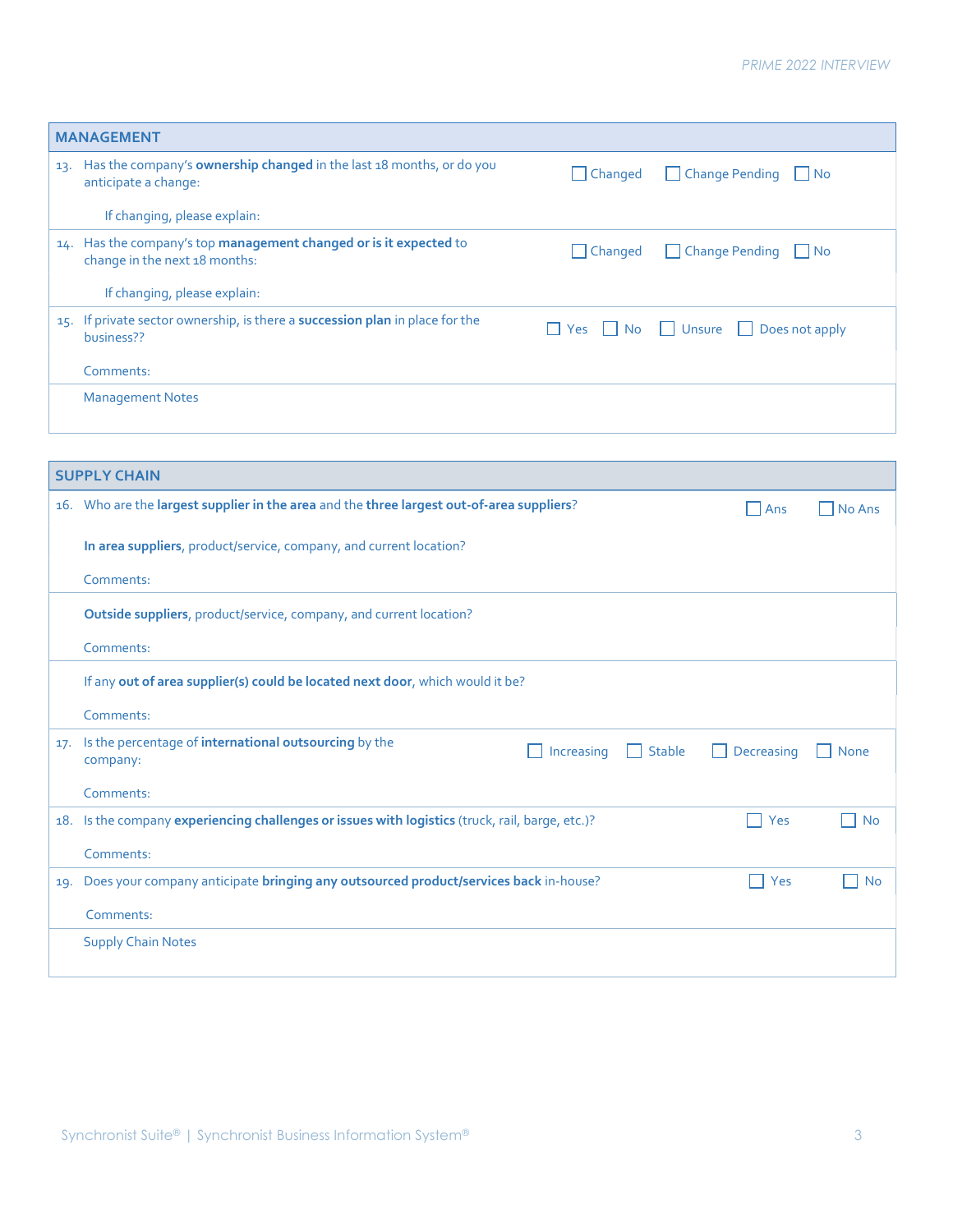## PRIME 2022 INTERVIEW

| <b>INDUSTRY 4.0</b>                                                                                         |                                                              |  |  |  |  |  |  |  |
|-------------------------------------------------------------------------------------------------------------|--------------------------------------------------------------|--|--|--|--|--|--|--|
| 20. What is the status of your company's implementation of new technologies in operations and production?   |                                                              |  |  |  |  |  |  |  |
| Comments:                                                                                                   |                                                              |  |  |  |  |  |  |  |
| 21. Are you considering automation to address the current labor shortage?<br>Yes<br><b>No</b>               |                                                              |  |  |  |  |  |  |  |
| Comments:                                                                                                   |                                                              |  |  |  |  |  |  |  |
| 22. What is the top 3 barrier(s) limiting the adaption of new technologies?                                 |                                                              |  |  |  |  |  |  |  |
| Comments:                                                                                                   |                                                              |  |  |  |  |  |  |  |
| 23. If working on adapting new technologies, are there solution providers you would recommend to others?    |                                                              |  |  |  |  |  |  |  |
| Comments:                                                                                                   |                                                              |  |  |  |  |  |  |  |
| Industry 4.0 Notes                                                                                          |                                                              |  |  |  |  |  |  |  |
|                                                                                                             |                                                              |  |  |  |  |  |  |  |
|                                                                                                             |                                                              |  |  |  |  |  |  |  |
| <b>WORKFORCE</b>                                                                                            |                                                              |  |  |  |  |  |  |  |
| Low<br>1                                                                                                    | High<br>6<br>$\overline{7}$<br>$\overline{2}$<br>5<br>3<br>4 |  |  |  |  |  |  |  |
| 24. How do you rate the availability of workers in this area:                                               | H<br>H<br>$\mathcal{L}$                                      |  |  |  |  |  |  |  |
| How do you rate the quality of workforce in this area:                                                      |                                                              |  |  |  |  |  |  |  |
| How do you rate the stability of workforce in this area:                                                    | L                                                            |  |  |  |  |  |  |  |
| Comments:                                                                                                   |                                                              |  |  |  |  |  |  |  |
| 25. What is your company's current total employee counts?                                                   | Full time ____________ Part time _________<br>Contract_      |  |  |  |  |  |  |  |
| Do you have a remote or hybrid workforce of full-time employees?                                            | Yes<br><b>No</b>                                             |  |  |  |  |  |  |  |
| Approximately how many employees are remote/Hybrid?                                                         | Full time __________ Part time _____________ Contract ___    |  |  |  |  |  |  |  |
| Do you anticipate the remote/hybrid workforce will be                                                       | $\Box$ Stable<br>Increasing<br>Decreasing                    |  |  |  |  |  |  |  |
| Comments:                                                                                                   |                                                              |  |  |  |  |  |  |  |
| Is your current staffing level the same as January 2020?                                                    | No<br>Yes                                                    |  |  |  |  |  |  |  |
| If no, previous employee counts?                                                                            |                                                              |  |  |  |  |  |  |  |
| Comments:                                                                                                   |                                                              |  |  |  |  |  |  |  |
| 26. Have you recently introduced new programs or incentives to retain your existing workforce?              | Yes<br><b>No</b>                                             |  |  |  |  |  |  |  |
|                                                                                                             |                                                              |  |  |  |  |  |  |  |
| Comments:<br>27. Is the Company experiencing recruitment problems with any employee position or skills?     |                                                              |  |  |  |  |  |  |  |
|                                                                                                             | Yes<br><b>No</b>                                             |  |  |  |  |  |  |  |
| When recruiting workers, which employee job titles, positions, or skills are the most difficult to recruit? |                                                              |  |  |  |  |  |  |  |
| Comments:                                                                                                   |                                                              |  |  |  |  |  |  |  |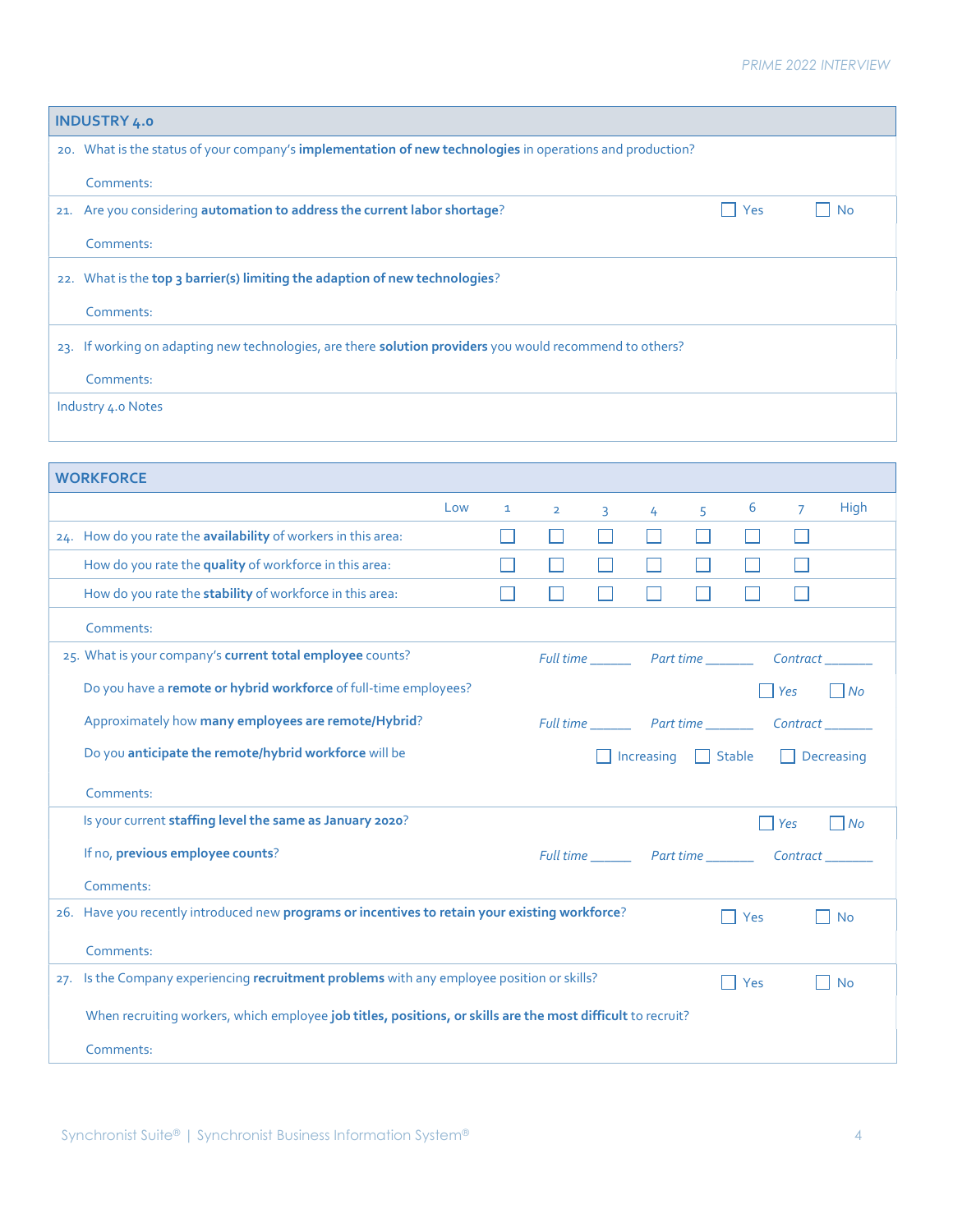## PRIME 2022 INTERVIEW

|        | 28. Is the number of unfilled positions:                                                                                                                          | Increasing | <b>Stable</b> | Decreasing                  |
|--------|-------------------------------------------------------------------------------------------------------------------------------------------------------------------|------------|---------------|-----------------------------|
|        | Estimated number of unfilled positions today:                                                                                                                     |            |               |                             |
|        | Beyond unfilled positions, do you anticipate adding other new employees in the next 12<br>months?                                                                 |            | Yes           | No                          |
|        | Approximately how many of these new positions will be added?                                                                                                      |            |               | Count:                      |
|        | Comments:                                                                                                                                                         |            |               |                             |
|        | 29. Is the community attractive for hiring workers from outside the region?                                                                                       |            | Yes           | <b>No</b>                   |
|        | If no, in your opinion, what are the issues that need to be addressed?                                                                                            |            |               |                             |
|        | Comments:                                                                                                                                                         |            |               |                             |
| 30.    | Does your company offer any work-based learning opportunities such as: internships,<br>apprenticeships, and/or co-op positions at this location?                  |            | Yes           | l No                        |
|        | If yes, how many and what type?                                                                                                                                   |            |               |                             |
|        | Comments:                                                                                                                                                         |            |               |                             |
|        | 31. Does your company offer any outside skill enhancement training or tuition reimbursement or<br>other programs/funds to increase the capabilities of employees? |            | Yes           | No                          |
|        | Comments:                                                                                                                                                         |            |               |                             |
|        | <b>Workforce Notes</b>                                                                                                                                            |            |               |                             |
|        |                                                                                                                                                                   |            |               |                             |
|        | <b>COMMUNITY</b>                                                                                                                                                  |            |               |                             |
|        | 32. What are the community's strengths as a place to do business?                                                                                                 |            |               |                             |
|        | Comments:                                                                                                                                                         |            |               |                             |
|        | 33. Are there any barriers to growth in this community?                                                                                                           |            | $\Box$ Yes    | $\Box$ No                   |
|        | If yes, what?                                                                                                                                                     |            |               |                             |
|        | 34. What improvements would you like to see made to the community's infrastructure?                                                                               |            |               |                             |
|        | Comments:                                                                                                                                                         |            |               |                             |
| $35 -$ | What improvements would you like to see made to the community's technology infrastructure?                                                                        |            |               |                             |
|        | Comments:                                                                                                                                                         |            |               |                             |
| 36.    | Do you anticipate any federal, state, or local legislation changes that will adversely affect your<br>business in the next five years:                            |            | $\Box$ Yes    | $\overline{\phantom{a}}$ No |
|        | If yes, what changes?                                                                                                                                             |            |               |                             |
|        | How will they affect the company?                                                                                                                                 |            |               |                             |
|        | 37. Are there any reasons the community may not be considered for future expansion?                                                                               |            | $\Box$ Yes    | $\Box$ No                   |
|        | If yes, please explain?                                                                                                                                           |            |               |                             |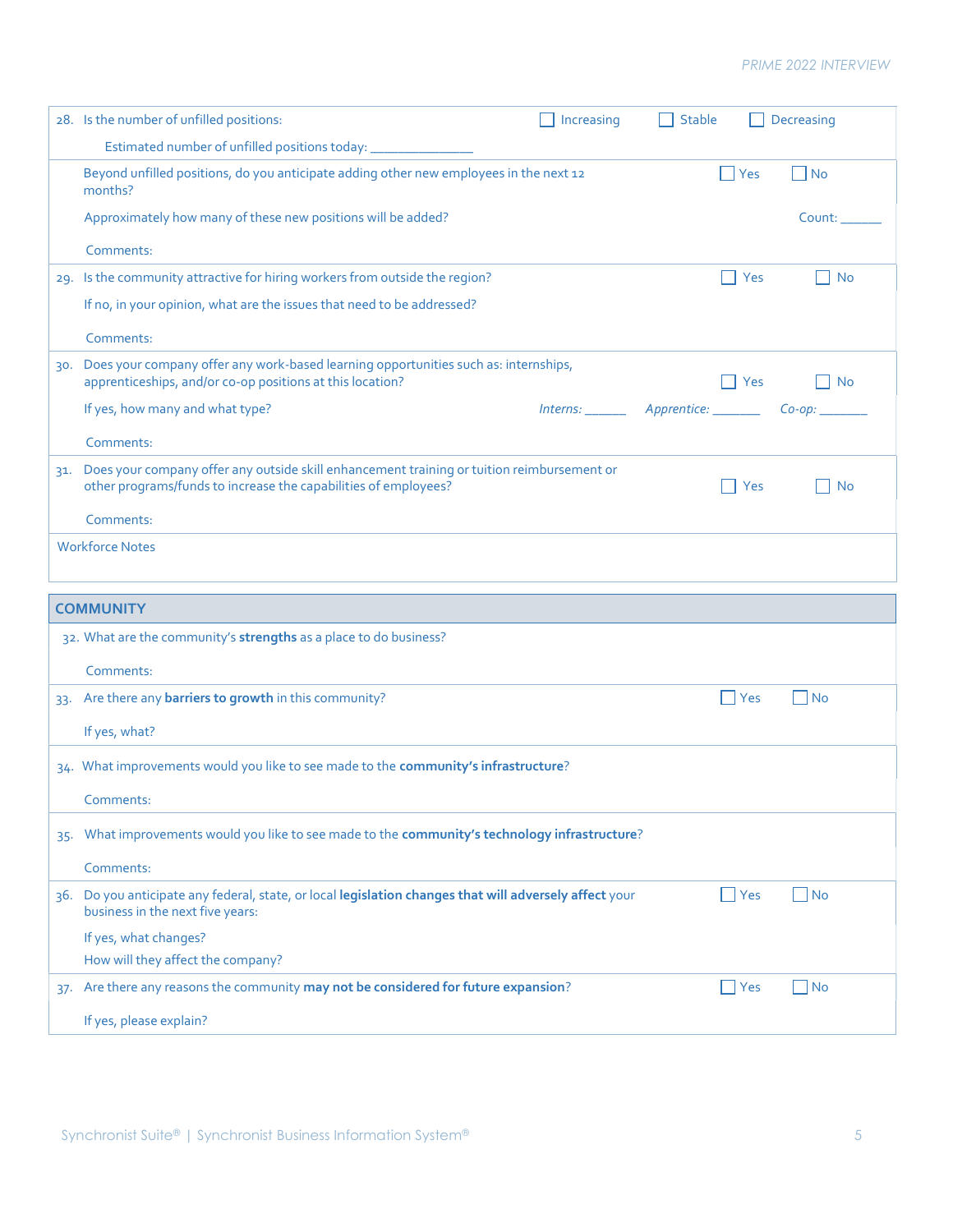| <b>COMMUNITY SERVICES</b>                                                                                           |     |                |                          |                |                |              |                             |                |             |
|---------------------------------------------------------------------------------------------------------------------|-----|----------------|--------------------------|----------------|----------------|--------------|-----------------------------|----------------|-------------|
| 38. Please rate the quality of the following services provided by the community on a scale of 1 to 7, 7 being high. |     |                |                          |                |                |              |                             |                |             |
|                                                                                                                     | Low | $\mathbf{1}$   | $\overline{2}$           | 3              | 4              | 5            | 6                           | $\overline{7}$ | <b>High</b> |
| <b>Essential Services</b>                                                                                           |     |                |                          |                |                |              |                             |                |             |
| A) Police protection                                                                                                |     |                | $\overline{\phantom{a}}$ | $\mathsf{L}$   | <b>Fill</b>    | $\Box$       | L                           |                | <b>NA</b>   |
| B) Fire protection                                                                                                  |     |                |                          |                |                |              |                             |                | <b>NA</b>   |
| <b>Health and Personal Care</b>                                                                                     |     |                |                          |                |                |              |                             |                |             |
| C) Ambulance paramedic service                                                                                      |     |                | $\Box$                   | $\mathsf{L}$   | $\mathbb{R}^n$ | $\Box$       | $\mathcal{L}_{\mathcal{A}}$ |                | <b>NA</b>   |
| D) Health care services                                                                                             |     |                | n l                      | $\blacksquare$ | $\mathbf{L}$   | $\mathsf{L}$ |                             | H              | <b>NA</b>   |
| E) Child care services                                                                                              |     |                |                          |                | П              |              | L                           |                | <b>NA</b>   |
| F) Elder care services                                                                                              |     | - 1            | $\Box$                   | $\mathsf{L}$   | $\Box$         | $\Box$       | $\mathcal{L}_{\mathcal{A}}$ | H              | <b>NA</b>   |
| <b>Educational Services</b>                                                                                         |     |                |                          |                |                |              |                             |                |             |
| G) School $(K-12)$                                                                                                  |     |                | $\vert \ \ \vert$        | $\mathsf{L}$   | $\Box$         | $\Box$       | <b>I</b>                    | H              | <b>NA</b>   |
| H) Tech college                                                                                                     |     |                |                          |                | $\Box$         | $\Box$       |                             |                | <b>NA</b>   |
| Community college<br>$\vert$                                                                                        |     |                | H                        | $\Box$         | H              | $\mathsf{L}$ | L                           |                | <b>NA</b>   |
| J) College(s) and university(ies)                                                                                   |     | $\blacksquare$ | ×.                       |                |                | H            |                             |                | <b>NA</b>   |
| <b>Streets and Roads</b>                                                                                            |     |                |                          |                |                |              |                             |                |             |
| K) Downtown streetscape                                                                                             |     | - 1            | П                        | $\Box$         | $\Box$         | $\Box$       | $\Box$                      | П              | <b>NA</b>   |
| L) Streets and roads (local)                                                                                        |     |                | Н                        | $\mathsf{L}$   | $\Box$         | $\Box$       | L                           |                | <b>NA</b>   |
| M) Traffic control                                                                                                  |     |                | П                        | П              | Г              | $\Box$       | $\Box$                      |                | <b>NA</b>   |
| N) Highways (State & Federal)                                                                                       |     |                |                          |                |                |              |                             |                | <b>NA</b>   |
| <b>Transportation</b>                                                                                               |     |                |                          |                |                |              |                             |                |             |
| O) Trucking                                                                                                         |     |                | H                        | $\mathsf{L}$   | $\Box$         | $\Box$       | $\mathbf{L}$                |                | <b>NA</b>   |
| P) Airline passenger service                                                                                        |     |                |                          |                |                |              |                             |                | <b>NA</b>   |
| Q) Air cargo service                                                                                                |     |                |                          |                |                |              |                             |                | <b>NA</b>   |
| R) Public transportation                                                                                            |     |                | П                        | H              | $\Box$         | $\Box$       | $\Box$                      |                | <b>NA</b>   |
| <b>Regulatory and Tax Structure</b>                                                                                 |     |                |                          |                |                |              |                             |                |             |
| S) Community planning                                                                                               |     |                | $\Box$                   |                | $\Box$         | $\Box$       | $\Box$                      |                | NA          |
| T) Zoning changes and building permits                                                                              |     |                | П                        | $\mathsf{L}$   | $\Box$         | $\Box$       | $\Box$                      |                | <b>NA</b>   |
| U) Regulatory enforcement (fair & equitable)                                                                        |     |                | $\mathbb{R}^n$           | $\mathbb{R}^n$ | $\Box$         | $\Box$       | $\Box$                      |                | <b>NA</b>   |
| V) Property tax assessment (fair & equitable)                                                                       |     | - 1            | П                        | П              | $\Box$         | $\Box$       |                             | $\mathsf{L}$   | NA          |
| <b>Workforce Services</b>                                                                                           |     |                |                          |                |                |              |                             |                |             |
| W) Workforce Services                                                                                               |     |                |                          |                |                |              |                             |                | NA          |
|                                                                                                                     |     |                |                          |                |                |              |                             |                |             |